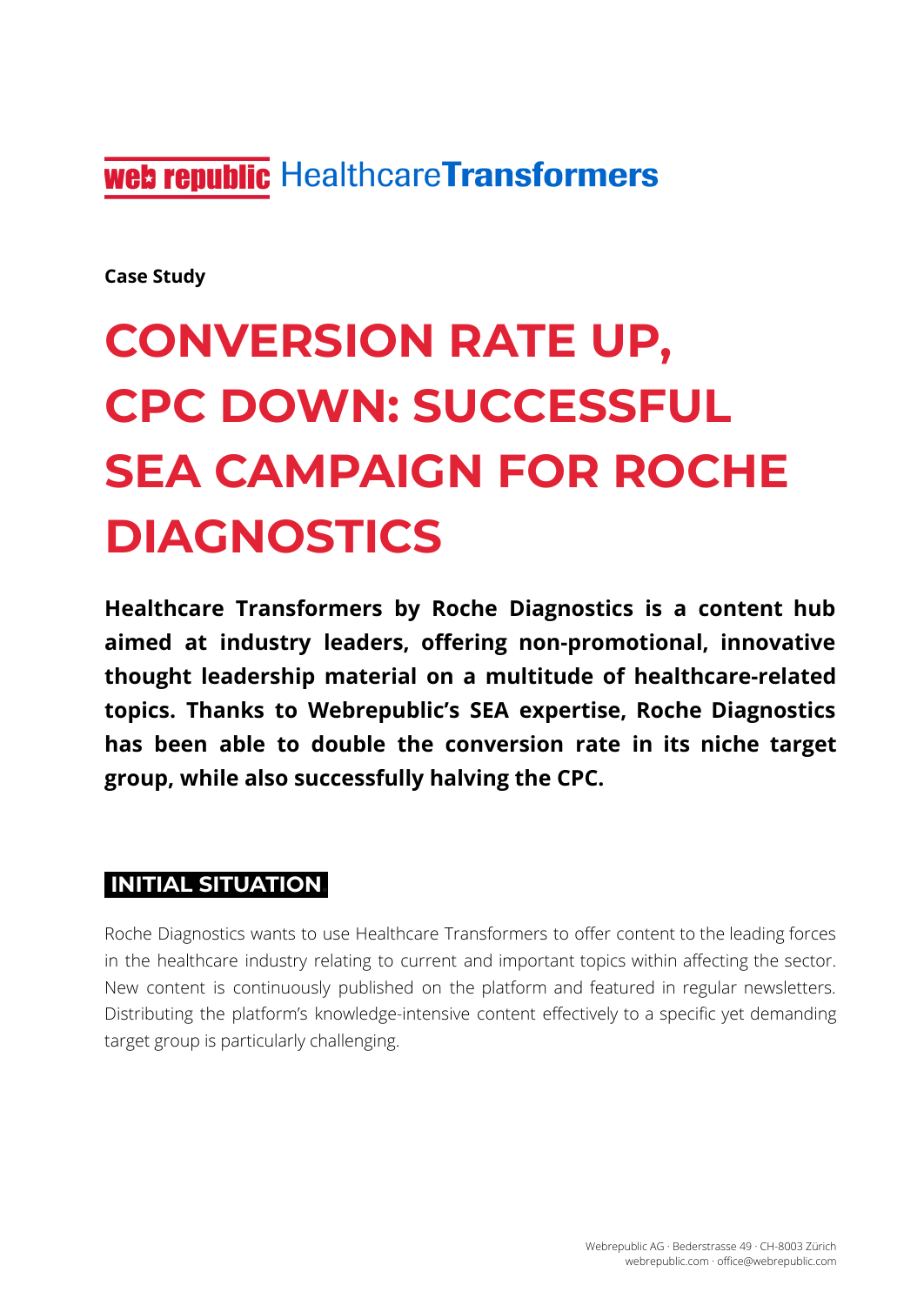## **GOALS.**

In addition to increasing brand awareness, the main campaign goals were as follows:

- $\star$  Increase the visibility of the platform among the niche target group
- ★ Higher conversion rate for newsletter subscriptions

## **MEASURES.**

To achieve our shared goals with Roche Diagnostics, we are using a push and pull strategy in Google Ads, with Discovery and Search campaigns also coming into play. The campaign is based on the principle of delivering messages to the niche audience by taking advantage of visual creatives (push) and fulfilling users' need for information with topic-specific advertising in the search network (pull).

The strategy capitalizes on the power of intent and advanced targeting options. By cleverly linking Discovery campaigns to search activity in Google and embedding this in a comprehensive digital marketing strategy, Healthcare Transformers is able to create a particularly high-quality user journey.

### **RESULTS.**

- $\star$  + 161% conversion rate for newsletter subscriptions
- ★ 54% cost per conversion
- $\star$  2x monthly newsletter sign-ups

The implementation of the new strategy has created an uplift in brand awareness and attracted high-quality, relevant traffic to the platform, in turn improving the overall performance and success of the Healthcare Transformers platform.